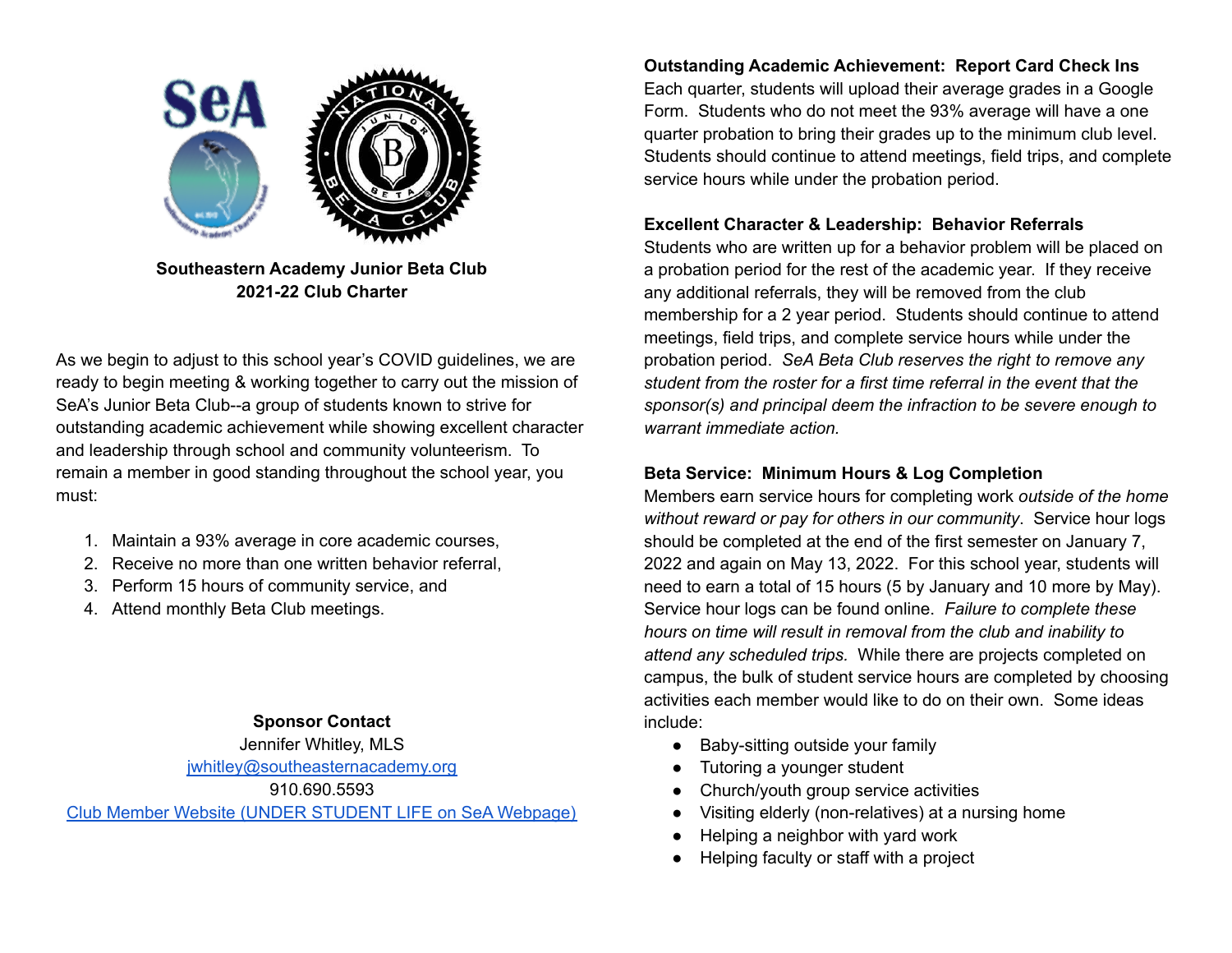#### **Annual Dues & Beta T-Shirt**

Students pay annual dues to SeA's Junior Beta Club; payments can be made via check by December 1 each year. Student dues are split between the national club and the school and used for club projects. Beta Club t-shirts are required while attending meetings, fundraisers, school service projects, and trips. Students do not have to purchase a new shirt each year, they just need to have an appropriately fitting shirt each year. Shirt orders are available on the Beta website. NEW (first time SeA Beta Member): \$20 Members transitioning from the Elementary Division (5th/6th) to Middle School Division (7th/8th): \$20 Returning Elementary or Middle School Members: \$10

### **Monthly Meetings & Scheduled Inductions**

Members meet during Tuesday resource classes on campus. Students who are absent have an excused absence but need to check in with the club secretary or sponsor(s) to find out what they missed. Elementary (5th/6th) meets at 8:45am, and Middle (7th/8th) meets at 1:45pm. Meetings are scheduled for the following days: October 19, 2021 November 16, 2021 December 14, 2021 (Covid Year New Member Induction) February 1, 2022 (rescheduled January meeting) February 15, 2022 (Meeting for Overnight Travelers Only) March 15, 2022 April 26, 2022 (Spring New Member Induction) May 10, 2022

## **Off-Campus Trips & Activities**

Occasionally members may go off-campus to complete projects and activities in our community; Beta Club also takes an annual trip in the spring. In the past, SeA Betas have attended the NC Junior Beta Club Convention. This year Betas will have the opportunity to attend a more academically-focused overnight trip. Plans and reservations will be made for this trip in November & December. Fundraising & service components will be included in any trip participation.

#### **Parent Support**

SeA Beta values parent support when developing service projects, connecting to community resources, and traveling. If you are interested in serving as a community service planner partner, fundraising planner partner, or have unique contacts in our community that would develop leadership in our club, please reach out to Jennifer Whitley at *jwhitley@southeasternacademy.org*. We are looking to try new things and move our club forward after such a quiet couple of years with Covid.

Join our Remind Text to receive reminder messages & announcements for Beta Club. This Remind text is for one-way communication of messages only. Parents can only message Mrs. Whitley; this will not add unnecessary group messaging to your day. Text @c2g8cbd to 81010 to join.